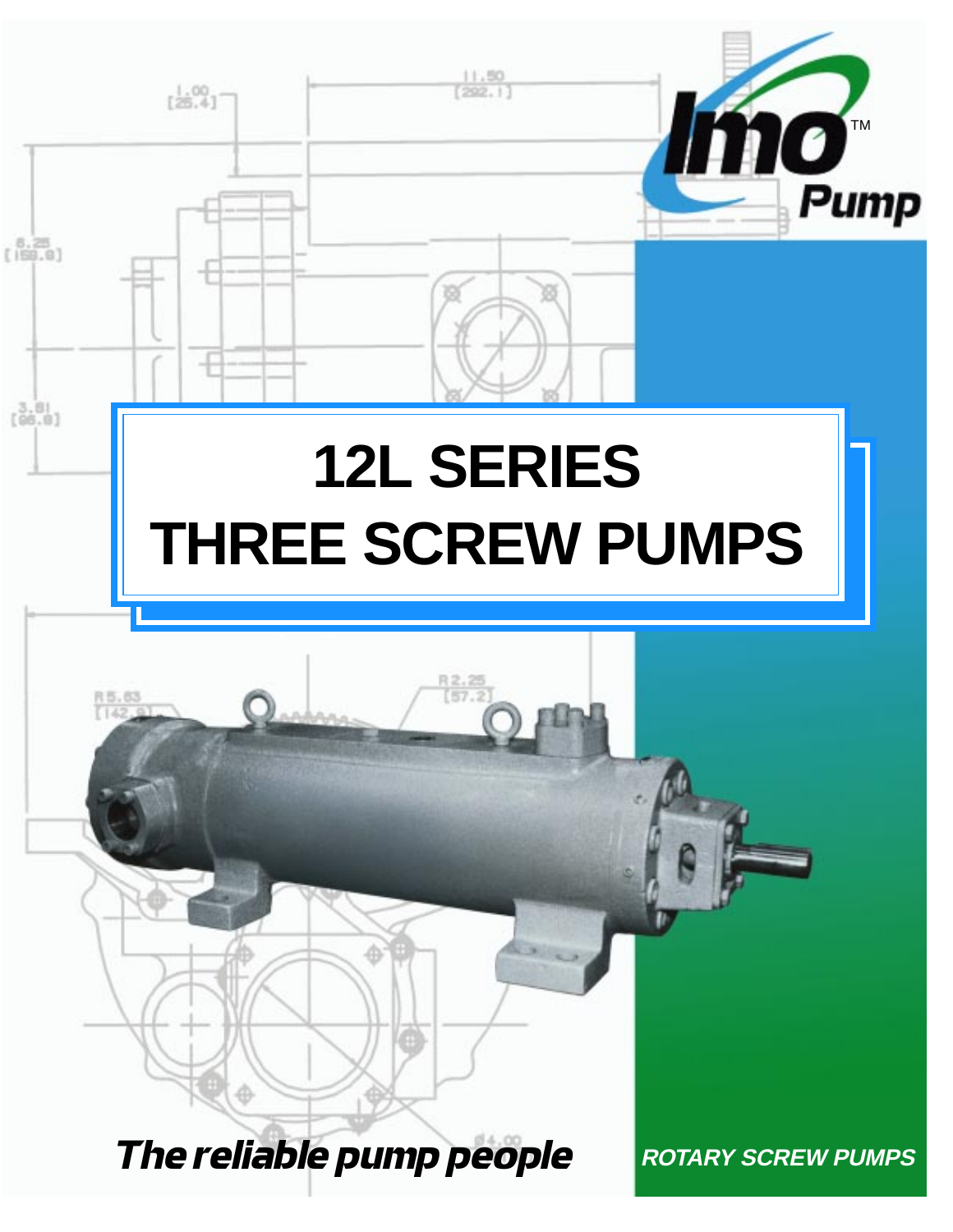### **Performance Shown at 3000 PSID (207 BAR), 200 SSU (43 CST)**



On the cover... 12L-200 with inlet port rotated left





Two 12L-187 pumps with 250 HP, 3500 RPM motors supplying 4375 psig seal oil to a North Sea platform gas reinjection compressor.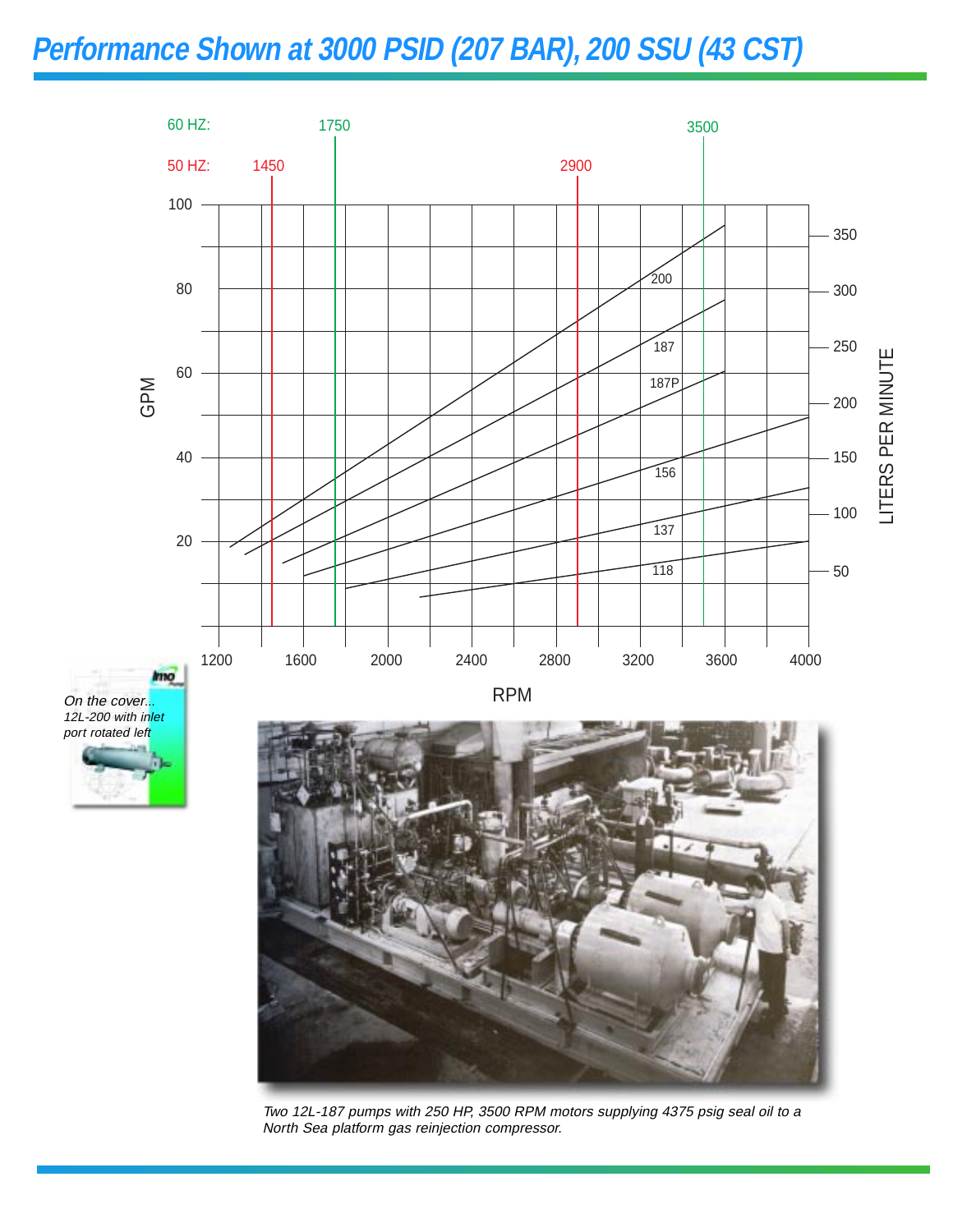

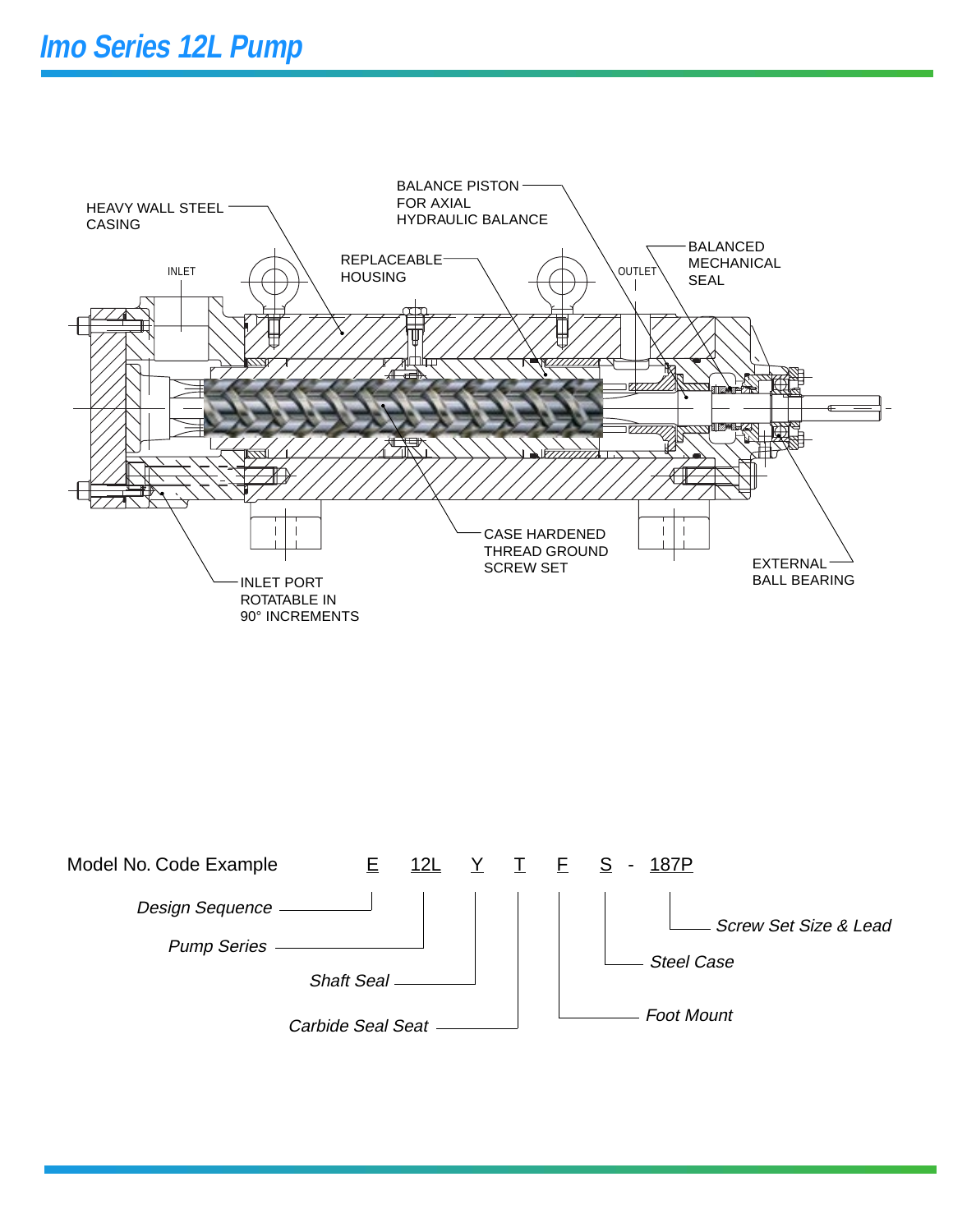# **Specifications**

| <b>Casing</b>             | Cast steel.                                                                                                                                                                                                                    |
|---------------------------|--------------------------------------------------------------------------------------------------------------------------------------------------------------------------------------------------------------------------------|
| <b>Rotor Housing</b>      | Babbitt plated perlitic cast iron.                                                                                                                                                                                             |
| <b>Power Rotor</b>        | Alloy steel, nitride hardened and thread ground.                                                                                                                                                                               |
| <b>Idler Rotors</b>       | Perlitic ductile iron, hardened and thread ground.                                                                                                                                                                             |
| <b>Gaskets</b>            | Fluoroelastomer.                                                                                                                                                                                                               |
| <b>Seal &amp; Bearing</b> | Balanced metal bellows mechanical seal with carbon on carbide faces and external,<br>permanently grease packed deep groove ball bearing.                                                                                       |
| <b>Accessories</b>        | Completely mounted, built to order pump/driver assemblies are available with baseplates,<br>ANSI RF spool pieces, etc.                                                                                                         |
| <b>Outlet Pressure</b>    | 4500 PSIG (310 BAR) maximum, 4000 PSIG (276 BAR) maximum for size 118. Mini-<br>mum recommended differential pressure is 40 PSI (2.8 BAR).                                                                                     |
| <b>Inlet Pressure</b>     | 200 PSIG (13.8 BAR) maximum.                                                                                                                                                                                                   |
| <b>Viscosity</b>          | 45 to 3000 SSU (6 to 650 CST).                                                                                                                                                                                                 |
| <b>Temperature</b>        | 0 to 250°F (-18 to 121°C).                                                                                                                                                                                                     |
| <b>Drive</b>              | Direct only.                                                                                                                                                                                                                   |
| <b>Rotation</b>           | Clockwise facing pump shaft.                                                                                                                                                                                                   |
| <b>Mounting</b>           | May be foot mounted in any orientation.                                                                                                                                                                                        |
| <b>Filtration</b>         | Inlet strainers are required to keep contaminants and abrasives out of the pump. They<br>must be selected in consultation with the strainer vendor to prevent pump starvation.<br>Normally, 25 micron or finer is recommended. |
|                           | Maximum Speed <sup>*</sup> 4400 RPM maximum for sizes 118 thru 156. 3600 RPM maximum for sizes 187 and 200.                                                                                                                    |

**\*** Assumes minimum inlet pressure requirements are met.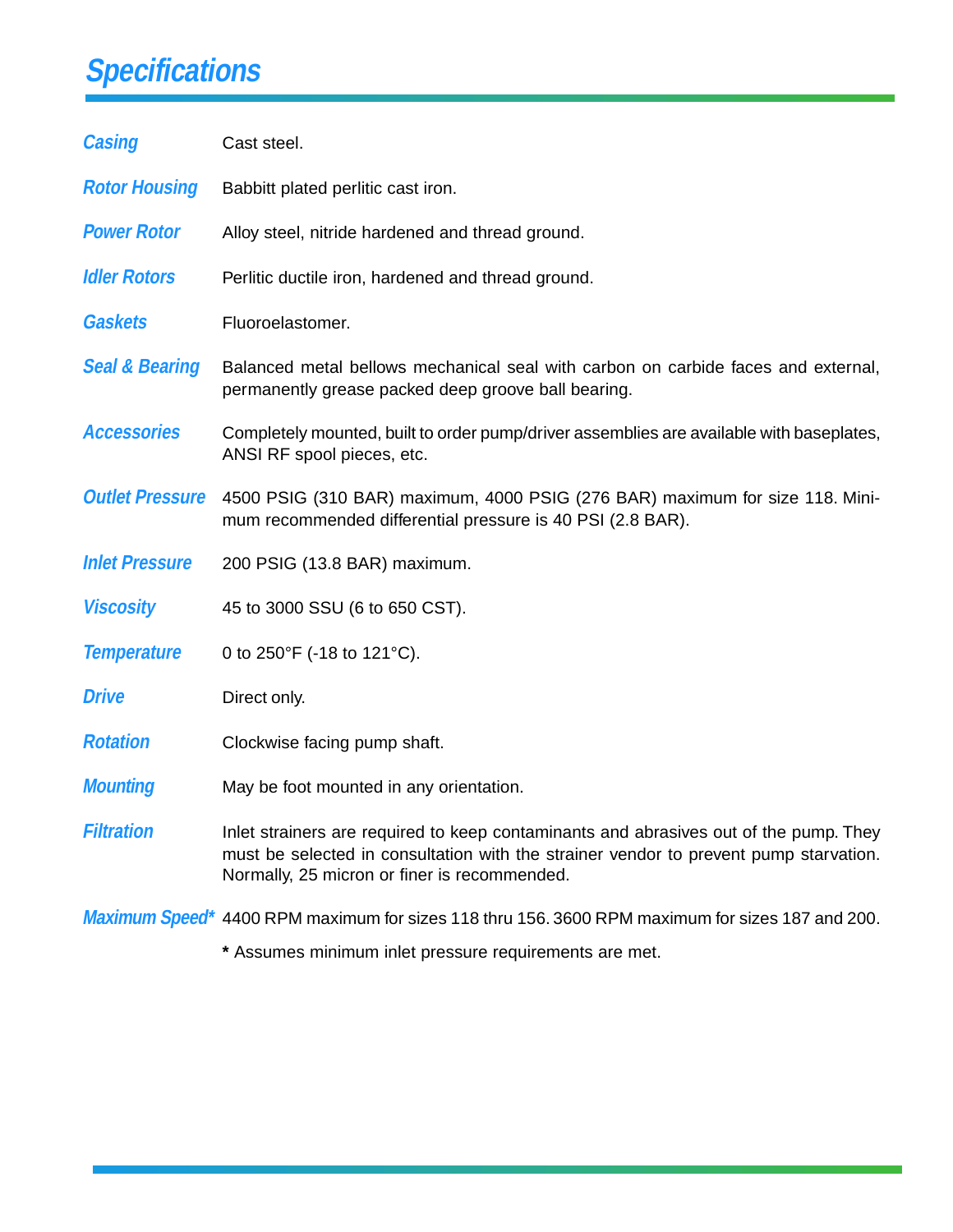## **10-100 GPM (38-378 L/M) Pressure to 4500 PSIG (310 BAR)**

12L series pumps are designed for high pressure applications such as compressor gas sealing, hydrostatic bearings and fluid power services. Operating noise levels are typically below 75 dBA at full pressure and two pole motor speeds. The cast steel case and balanced shaft seal with carbon on carbide faces are intended to offer compliance with API requirements. Pump inlet port is rotatable in 90 degree increments to suit piping layouts. The pump includes mating carbon steel SAE 4-bolt, 6000 PSI rated socket weld flanges. Pump casing is hydrostatic tested to 7500 PSIG. 12L series pumps have become the world standard for gas sealing services on high pressure centrifugal compressors in process, refinery and offshore applications.



| <b>SIZE</b> |             |      |             |      | н           |       |             |               | W           |       | <b>WEIGHT</b> |     |
|-------------|-------------|------|-------------|------|-------------|-------|-------------|---------------|-------------|-------|---------------|-----|
|             | <b>INCH</b> | MМ   | <b>INCH</b> | MМ   | <b>INCH</b> | МM    | <b>INCH</b> | МM            | <b>INCH</b> | МM    | _BS.          | KG  |
| 118         | 1.50        | 38.1 | 1.00        | 25.4 | 5.75        | 147.0 | 26.75       | 680.0         | 8.50        | 216.0 | 230           | 105 |
| 137/156     | 1.50        | 38.1 | 1.25        | 31.8 | 6.00        | 153.0 | 33.75       | $858.0$ 11.50 |             | 293.0 | 360           | 164 |
| 187/200     | 2.00        | 50.8 | .50         | 38.1 | 7.00        | 178.0 | 42.75       | 1086.0 13.00  |             | 331.0 | 580           | 264 |